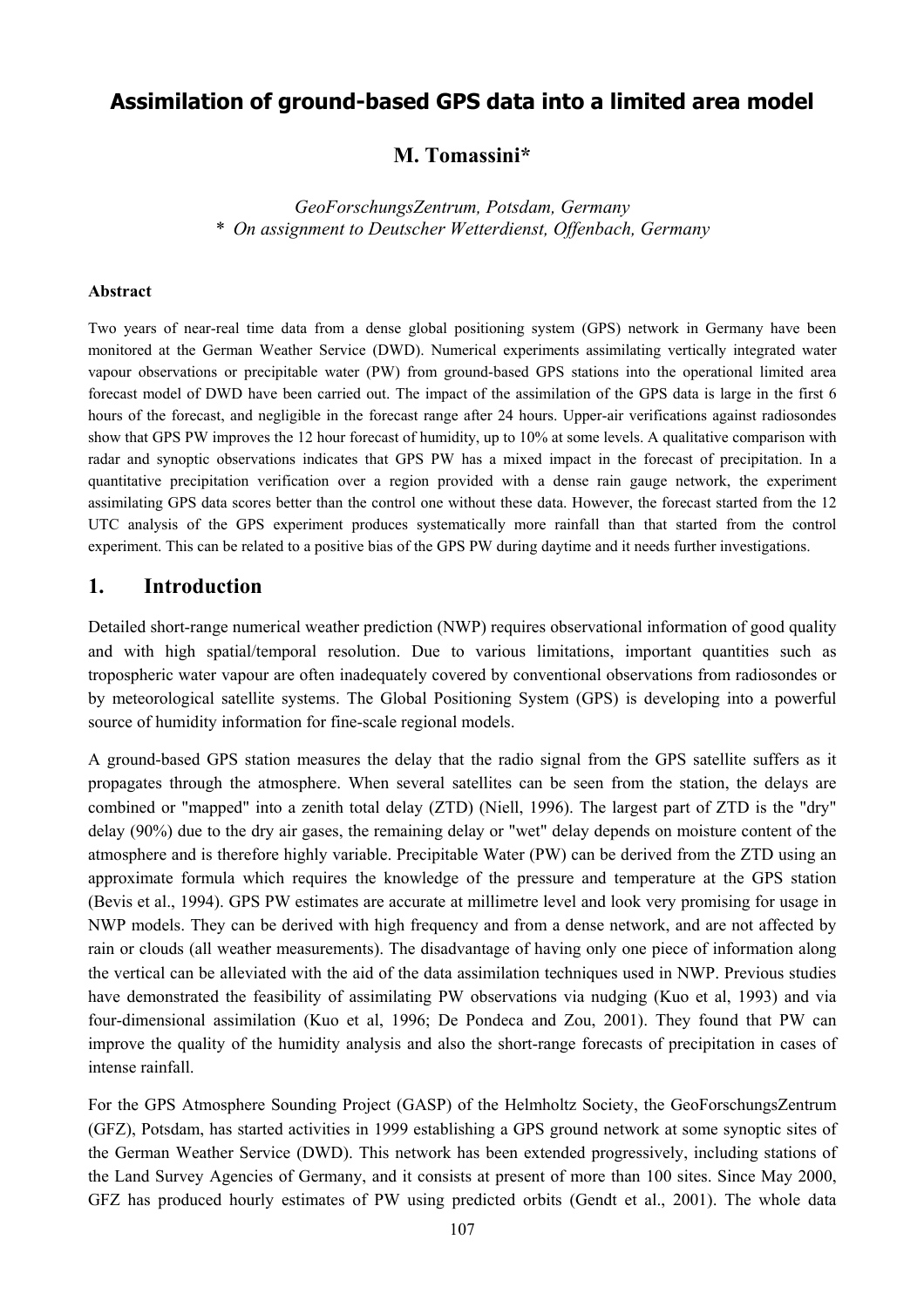processing is running in near-real time, taking less than two hours from data acquisition to the delivery of the final product. This means that the data can be made available for operational short-range forecast with strict cut-off time.

DWD has been exploiting the usage of the GPS data from GFZ into its limited area model, namely the Local Model (LM), operational since December 1999. LM is a non-hydrostatic forecast model for central and western Europe, with a spatial grid resolution of approximately 7 km and 35 layers in the vertical (Steppeler et al., 2002). DWD has developed the new model with special emphasis on the hydrological cycle. Quantitative precipitation forecasts of LM are used for example to support operational flood prediction by hydrological models, and they are regularly monitored with a dense observations synop network (Damrath et al., 2000). The analysis of LM is produced with a continuous assimilation cycle nudging the model variables towards observations (Newton relaxation). The observations currently used are from surface stations, radiosondes, and, since June 2001, from aircrafts. Thus, humidity information is provided by synops (only at lowest model level) and by radiosondes. GPS PW data could be particularly beneficial to the LM moisture analysis because they fill the spatial/temporal gaps in the radiosonde network and they are complementary to aircraft wind and temperature measurements. Moreover, the nudging technique can fully exploit the high time resolution of the GPS data.

This paper contains a brief overview of the GFZ GPS quality, as determined by the monitoring at DWD (section 2), a description of how PW nudging has been implemented into LM (section 3), and the results of assimilation experiments using the new data (section 4).

## **2. Monitoring**

Near-real time GPS data processed by GFZ have been received and monitored at DWD since May 2000. Hourly PW measurements from 85 GPS stations in Germany and surrounding countries (Fig. 1) have been compared with the output of LM analysis fields. The height difference between the location of the GPS



*Figure1: The GPS stations processed at GFZ and monitored at DWD (status as April 2001). German radiosonde stations (squares) are also shown for reference.* 

antenna and the model orography has been taken in account for the sites above the model orography (the integration starts at the model level just below the antenna), whilst for the stations below the orography the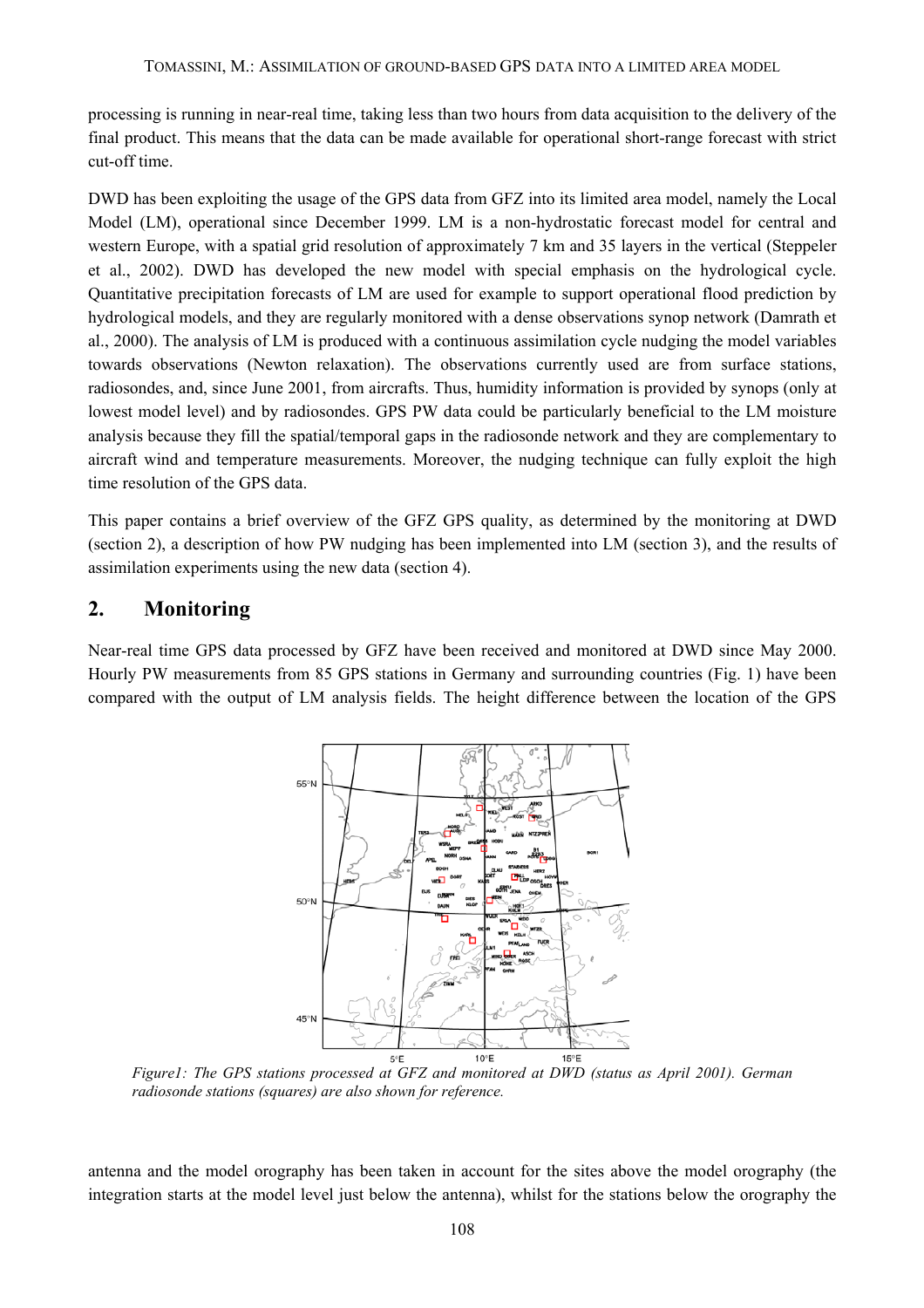integration starts from the lowest model level. In order to monitor all the data received, the model pressure and temperature interpolated to the station location have been used as input for the algorithm applied to derive PW from the ZTD (Bevis et al. 1994).

The data from 23 stations which were available from the very beginning have been used to produce the results shown in Figure 2. During the whole 2000 GPS PW is systematically lower than LM PW, later at the beginning of year 2001 it becomes higher. A similar jump in the mean difference is also seen in the comparison of data from the GPS station LDBG versus the nearby radiosonde situated at the Meteorological Observatorium, Lindenberg (Fig. 3). The reason is very likely related with a problem with the GFZ software running in 2000. Since the introduction of a new processing software on February 2000, the bias of GPS is positive against both model and radiosonde, for some periods in the order of 1 mm. Some studies confirm this wet bias of GPS, for example one year comparison at Cagliari, Italy, against radiosonde and microwave radiometer (Basili et al., 2001), but others (Emardson et al. 1998; Köpken, 2001) demonstrated an overall small dry bias of GPS data with respect to radiosondes and models. The GPS processing methods, the NWP models used for the comparison, and the site location, are all possible factors influencing systematic differences. GPS data produced with the same method over a longer period are required to know the actual bias of the data and to be able to correct them during the assimilation.



*Figure 2: Monthly statistics of GPS PW minus LM PW (operational assimilation fields) over 23 stations, from May 2000 to May 2002: mean difference GPS PW minus LM PW (diff), standard deviation of the difference (std) and mean GPS PW (mean).* 

If data from 2000 are not considered, it is clear from Fig. 2 that the systematic difference between GPS and LM varies with season: during summer GPS indicates a higher humidity content in the atmosphere than LM, in winter almost the same or sometimes a smaller one. This variability reflects the seasonal changes in PW and it is mostly due to a disagreement between GPS and LM in the diurnal cycle of humidity. Fig. 4 shows the hourly mean of PW from GPS, LM analysis (LM1AN) and LM forecast started from 18 UTC (LM1MO) for 23 stations for a summer period (May-August 2001) and a winter period (October 2001-January 2002). Note that the difference between local time and UTC is about +1 h. In summer, whilst GPS observes an increase of PW by more than 1 mm from 6 UTC to 16 UTC, LM1AN describes a decrease of humidity from midnight to midday in the order of 1 mm. Around 12 UTC the analysis is 1.5 mm below the GPS mean value. The diurnal cycle of forecasted PW has a smaller amplitude than the analysis one, in particular it does not exhibit low humidity content between 10 UTC and 14 UTC. In winter there is no large diurnal variation in the GPS PW, and therefore there is a better agreement between observations and model. This humidity daily cycle of GPS agrees well with that obtained with very frequent measurements taken by a microwave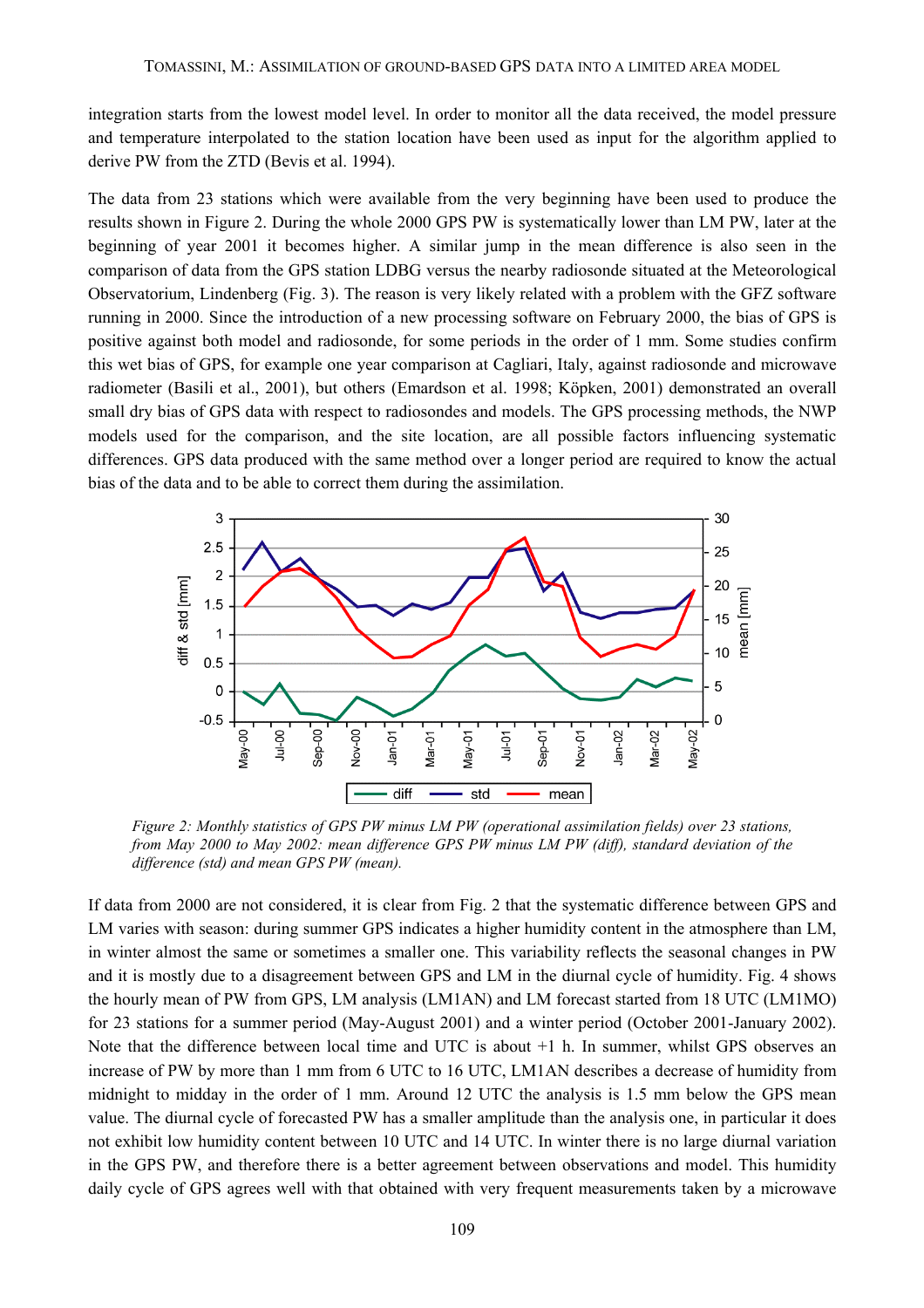radiometer during a whole year (Güldner and Spänkuch, 1999). The radiometer indicates also an increase of PW in the order of 1 mm during the morning in the summer season and much less variability during winter. A possible explanation for the low PW values of the model in the summer daytime. could be the difficulty in representing the diurnal cycle of convection (e.g. a too early onset of convective activity in the morning which dries out the model later on). Moreover, the analysis humidity decrease from night to day must reflect a similar decrease in the radiosonde data used by the analysis. For example the mean PW from radiosonde station Lindenberg for the period May-August 2001 is 22.4 mm at 00UTC and 21.4 at 12 UTC ( 1 mm difference in PW can be seen to correspond approximately to a 2% difference in relative humidity at all levels). This day-night difference in the radiosonde has been related to instrument errors at high humidity depending on solar elevation and cloud cover (John Nash, UK MetOffice, personal communication). Therefore the disagreement between GPS and LM is likely due to difficulties in modelling the humidity daily cycle and to the poor time resolution of the conventional observations.



*Figure 3: Monthly statistic of GPS PW (station LDBG) minus co-located radiosonde PW Lindenberg from May 2000 to December 2001: mean difference GPS PW minus radiosonde PW (diff), standard deviation of the difference (std) and mean GPS PW (mean).* 

A change applied to the GPS processing at GFZ on May 2002, i.e. reduction of the satellite elevation cut-off angle from 15 to 7 degree and gradient corrections used in the ZTD computations, has slightly reduced the moist bias of GPS. A comparison between results obtained with the old and new software for the month August 2001 has shown a reduction in the order of 0.2 mm but the difference in the daily cycle has remained. Changes made to the operational LM system during the comparison with GPS were also checked but were found to have negligible impact on the upper-air moisture analysis.

The standard deviation of the difference GPS minus LM is in the order of 2 mm, and ist variability reflects the seasonal change of PW, from a minimum value of 1.3 mm in winter to a maximum of 2.5 mm in summer. But taking the ratio of std to mean PW as a measurement of the relative error, it is actually true the contrary, relative errors are large for low mean PW (up to 16%) and small for high mean PW (9%). This means that the usage of GPS PW data in typical cold and dry winter conditions must be carefully considered. Both comparisons against LM and radiosonde, hint to an improvement of GPS data quality in terms of std from beginning of 2001, i.e. when GFZ introduced the new processing software.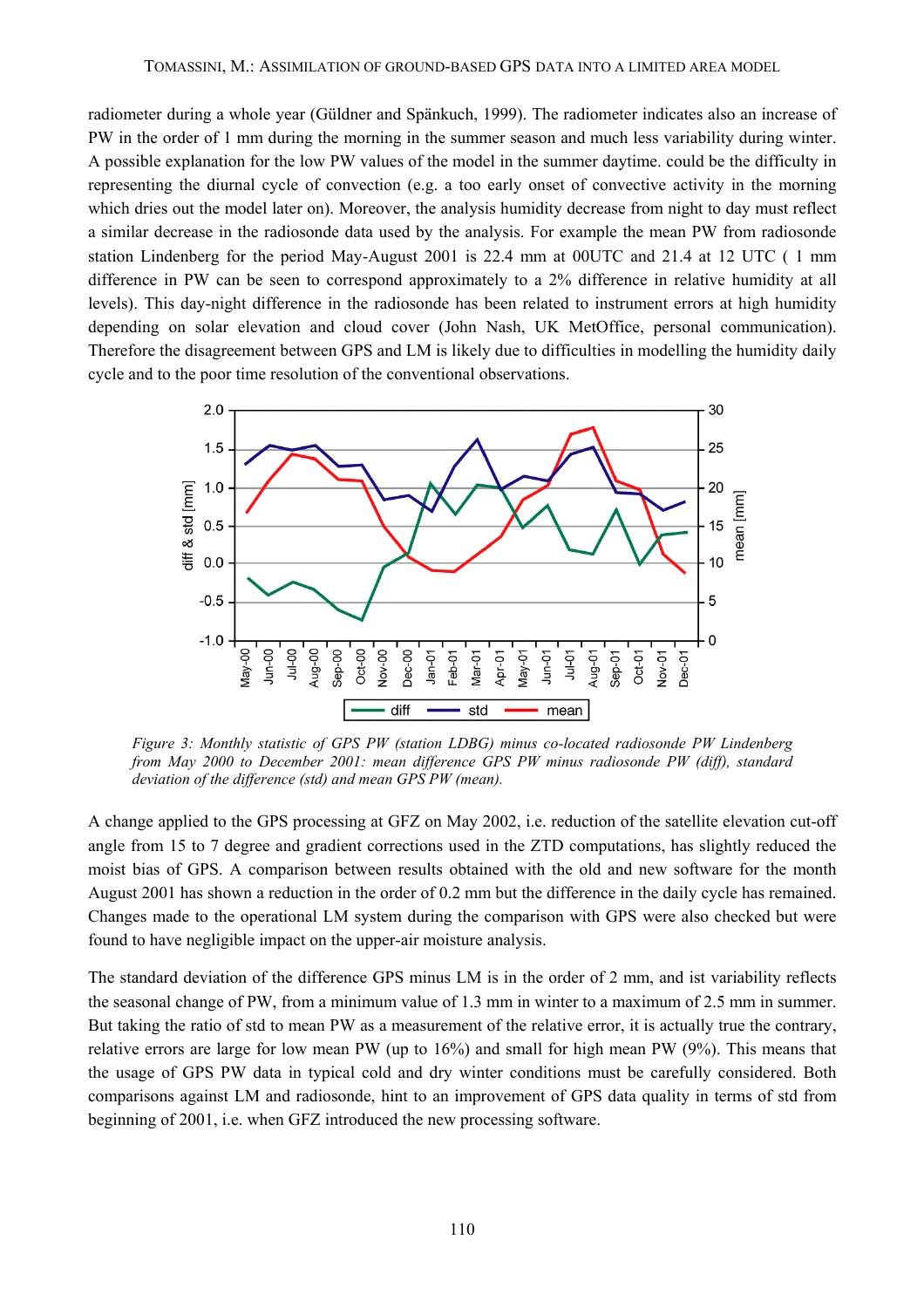

*Figure 4: PW hourly average over 23 stations for the period May-August 2001 (above) and October 2001–January 2002 (below): GPS data (red), operational assimilation fields (green), 6-30 hour forecast from the 18 UTC operational forecast run (orange).*

Finally, it must be mentioned that monitoring at each single site was also performed and helped in spotting some problems with the GPS data. For example missing information on antenna changes and data handling (conversions to 'Null'-antenna) had initially produced excessive path delays and biases in PW. At present almost all stations have a very similar quality in respect to LM.

### **3. Nudging of PW**

The assimilation scheme of LM is based on nudging towards observations. This scheme can take full advantage of high frequent observations such as the GPS ones. A relaxation term is introduced in the prognostic equation so that, assuming a single observation, the tendency of the prognostic variable  $y(x,t)$  is given by:

The first term F denotes the dynamical and physical model. The second term consists of the observation increment (i.e. the difference between the observation yobs and the corresponding model value  $v(xobs.t)$ ) multiplied by a weight G which depends on the constant nudging coefficient and the spatial and temporal distance between the observation and the time-space model grid point (for more details see Schraff, 1996). In the present operational implementation, the LM uses data from surface and aerological reports (no remote sensing data) and computes the observation increments once every 6 advection time steps of 40 seconds.

The nudging of GPS PW has been implemented following Kuo et al. (1993). A "pseudo- observed" profile of specific humidity qvobs is obtained scaling iteratively the model humidity profile qvmod with the ratio of observed to model PW, i.e. at each single model level k and for one iteration:

Model pressure and temperature interpolated at the GPS station height are used to derive PW from ZPD for all station types, as already described in the monitoring section. The mismatch between GPS sensors height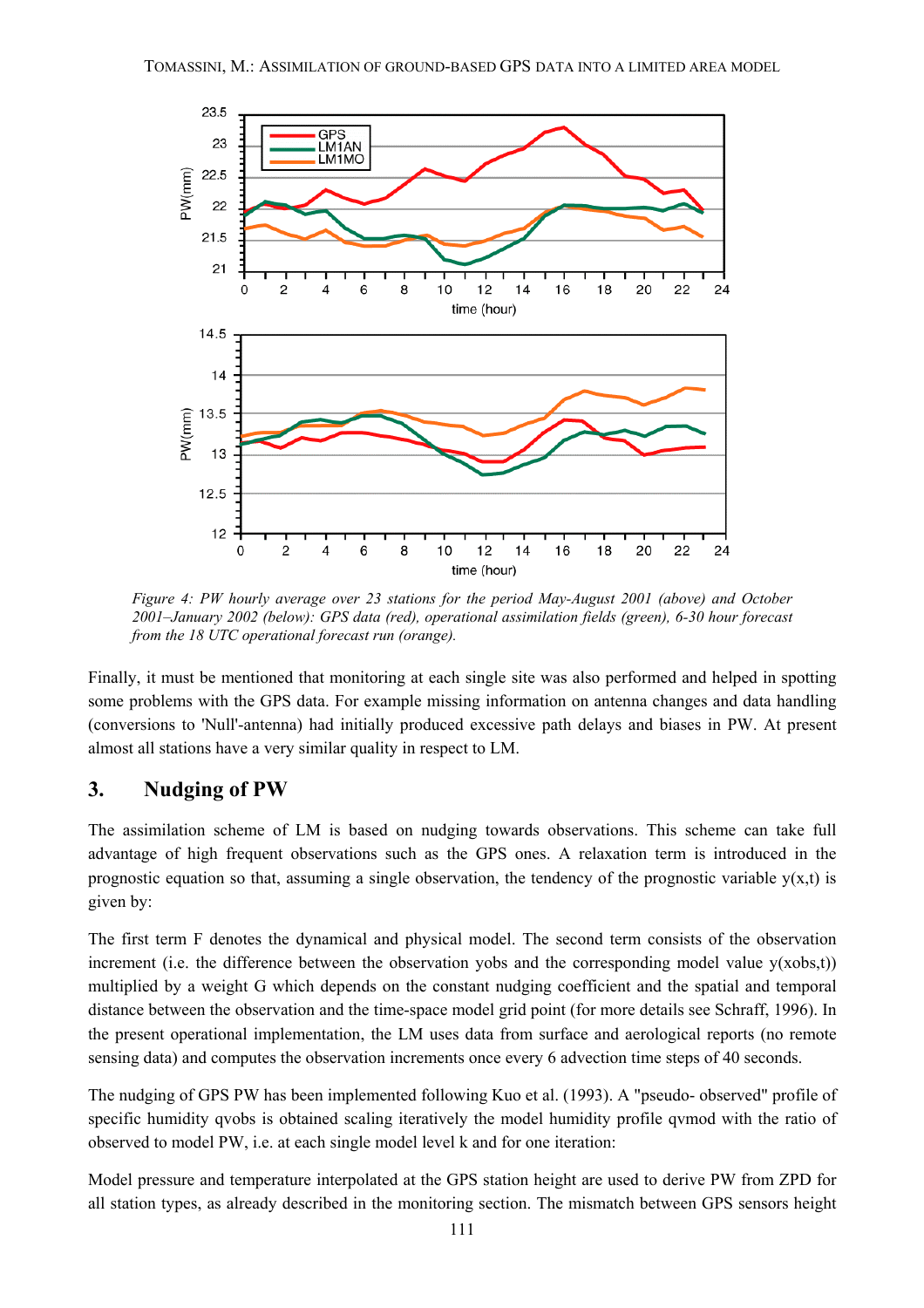#### TOMASSINI, M.: ASSIMILATION OF GROUND-BASED GPS DATA INTO A LIMITED AREA MODEL

and model orography for the GFZ GPS network it is generally not so large. Few exceptions are station JENA which is 80 m below the lowest model level, and few stations close to the Alps, e.g. station GARM which is 280 m above lowest model level. Since no systematic correlations were found between the height differences and the PW errors, the approximation of pressure and temperature at the GPS station with the model derived ones seems acceptable.

The retrieved profile of specific humidity is then nudged into the model. A vertical quality weight function W(k) proportional to the specific humidity at saturation and to the thickness of the level k, is introduced in the G term for GPS. Thus the GPS humidity profile is given larger weight at those levels which can contribute more to the integrated value PW, normally between 700 hPa and 800 hpa, and less at other levels. In order to avoid modifications of the humidity field at upper levels that contribute very little to the GPS measurement, the retrieved GPS profile is neglected above 500 hPa.

During the nudging process, the GPS derived profiles are treated like radiosonde profiles, except that they have a horizontal radius of influence of approximately 70 km instead 120 km, which appears to be adequate for the dense GPS network. A threshold quality control has been also introduced for GPS observations, but it was found to reject very few observations.

## **4. Assimilation experiments**

An impact study using GPS data in LM has been conducted for a 10 day period in August 2001 (16-25 August). During the first four days of the period an intense south-west circulation produced unstable and storming weather conditions over Central Europe, afterwards, a Scandinavian high pressure system brought more stable weather conditions. This period was selected because of the poor performance of the operational LM forecast, especially with respect to precipitation. Two assimilation experiments have been run, a control (CNT), same as the routine LM, and a GPS, including half-hourly GPS data from 76 stations in Germany and surrounding countries. Unfortunately, at the time of the experiments, no data from French stations were available. 24 hour forecasts started from the assimilation fields of 00 UTC and 12 UTC of each experiment and were verified against GPS itself, radiosonde observations, and synoptic and radar precipitation observations.

Figure 5 shows a verification of the experiment forecasts started at 00 UTC against GPS observations. The rms error of the difference observed minus forecast PW for the forecasts of CNT and GPS are averaged over 9 cases and plotted as function of the forecast range. At forecast step T+0 (analysis) the fit of GPS to the observations is approximately 1 mm against the value of 2.5 mm of CNT. This confirms that the GPS observation have been successfully assimilated. In the forecast range up to T+12 the error of the GPS experiment remains smaller than that of the CNT, but after T+12 the rms of the two runs are almost the same, i.e. the impact of the GPS data has become negligible.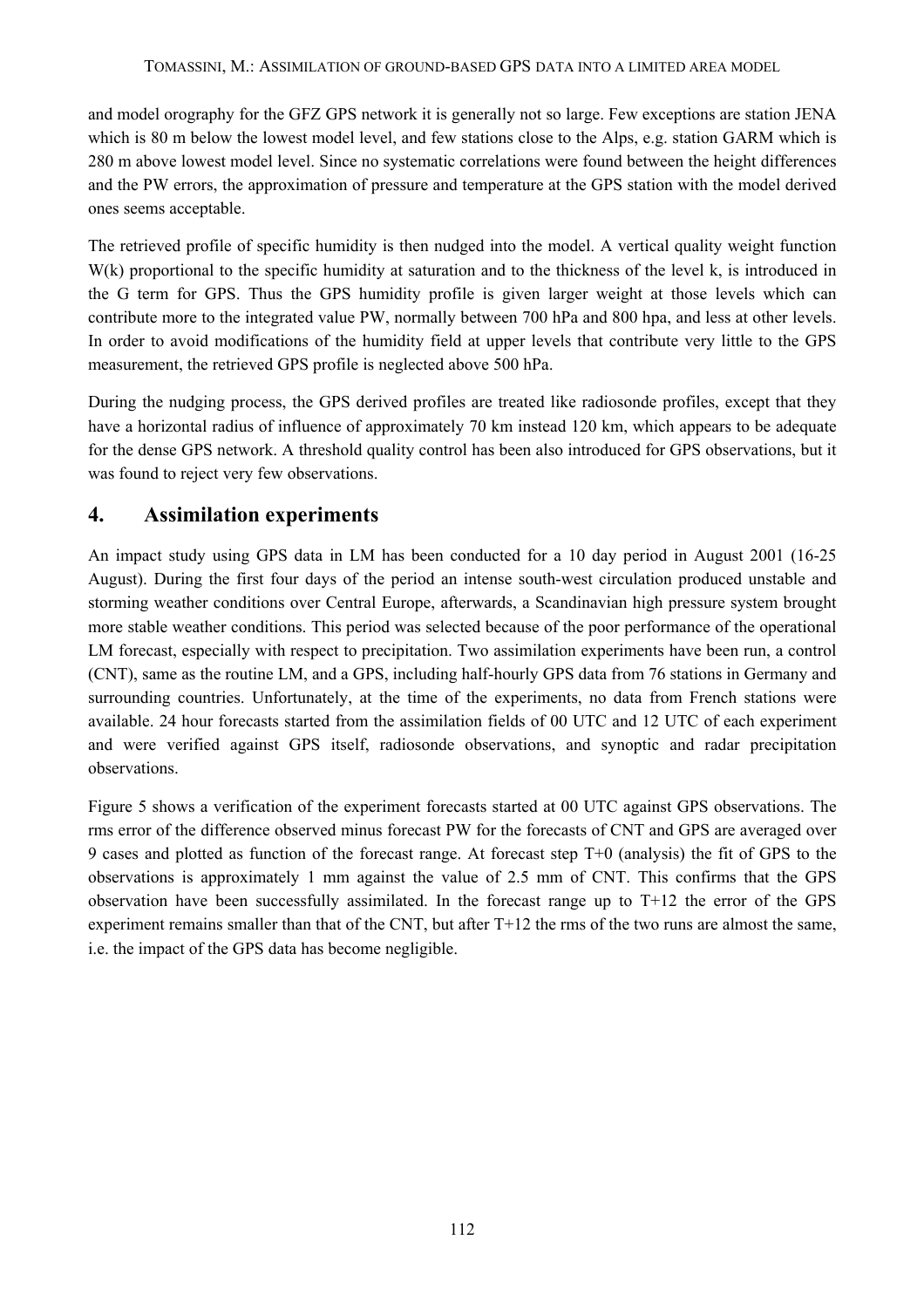

*Figure 5: PW root mean square error (rms) computed against the GPS observations of the 24 hour forecast started at 00 UTC as function of forecast hour: rms of the GPS forecast (red), rms of the CNT forecast (green). Mean over 9 cases, from 17 to 25 August*

The upper-air verifications against radiosondes data, demonstrate a clear positive impact of the GPS PW data (Fig 6). The relative humidity, temperature and wind rms errors of the 12 hour forecast of the GPS experiment are smaller than those of the CNT experiment at all levels. The most marked improvement is in the relative humidity between 800 hPa and 600 hPa, with an error reduction of the order of 10%. The same verification but for the 24 hour range gave very similar results for GPS and CNT, confirming the neutral impact of GPS data later on in the forecast.



*(red curves) and of the control (solid curves) for relative humidity (top), temperature (middle), and wind velocity (bottom). Average over 15 cases (00 UTC and 12 UTC forecasts) using radiosondes in Germany and surrounding countries.*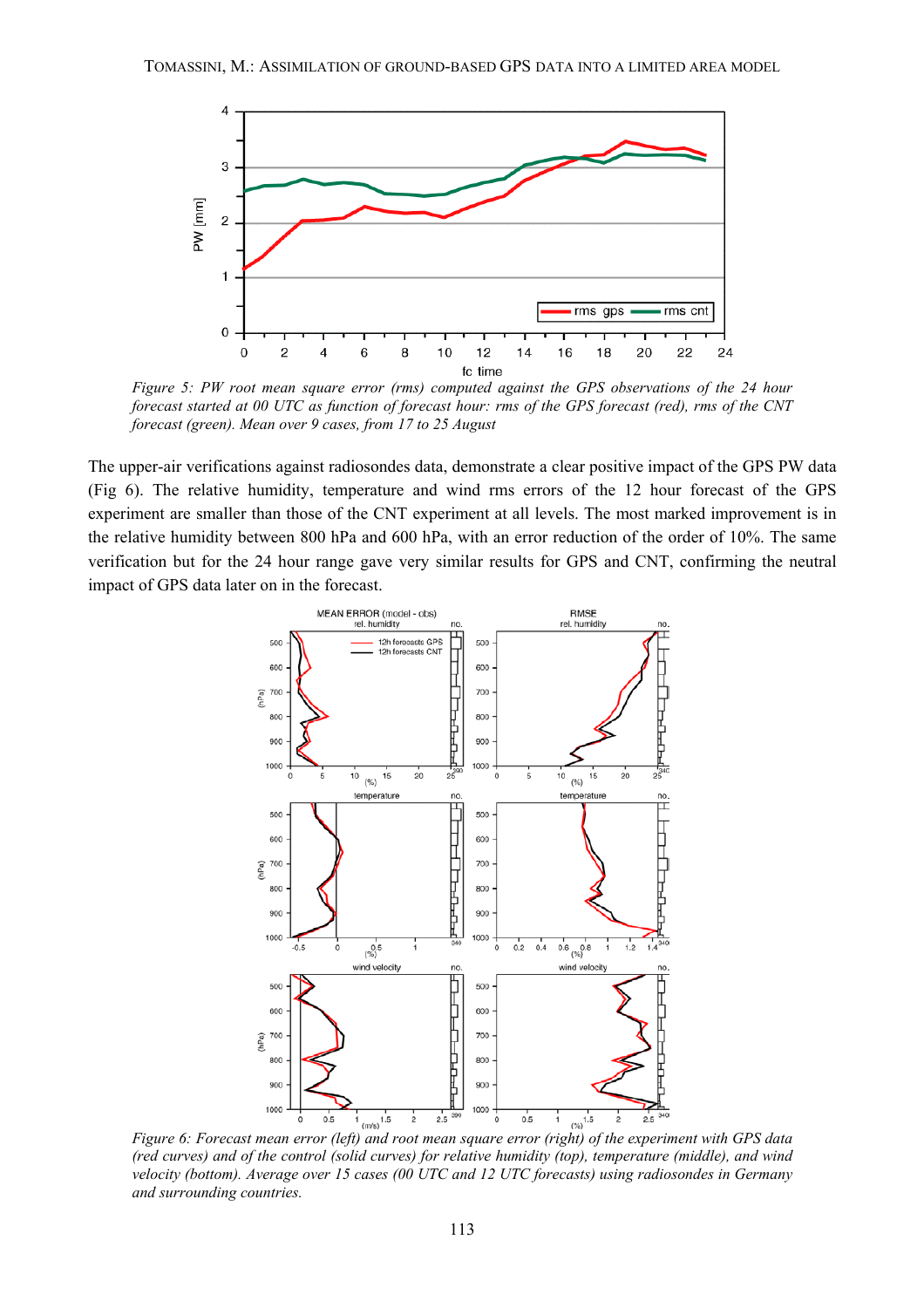A subjective evaluation of 6-and 12-hour precipitation patterns from the LM assimilation and forecasts against analysis derived from SYNOP observations and against radar images suggests that GPS has a mixed impact on precipitation. For example, the GPS 0-6 forecast started from the 12 UTC of 18 August enhances the erroneous excessive rainfall of CNT all over central Germany (Fig. 7). In general, the 12 UTC forecast of the GPS experiment generates more rain than the corresponding CNT forecast. This can be related to the positive bias of the GPS PW with respect to LM during daytime, which has been seen in the monitoring results. In another case, the 0-6 forecast started from the 00 UTC of 21 August, the GPS data correctly reduce the rain of CNT over the south-west and eastwards of Germany (Fig. 8).



*Figure 7: Accumulated precipitation from 12 to 18 UTC on 18 August 2001 as observed by radar observation (left), and from the 0-6 hour 12 UTC forecast of the control run (centre) and of the GPS experiment (right)*



*Figure 8: As Fig.7 but from 0 to 6 UTC on 21 August (left) and from 0-6 hour 00 UTC forecast (centre and right).*

A quantitative evaluation of precipitation forecast for the federal state Baden-Württemberg in the south-west of Germany has been also performed (Fig. 9). The analysis based on hourly measurements from more than 100 ombrometers spread over this area is particularly suitable to validate short-range forecasts. (The very dense rain gauge network of Germany delivers only 24 hour precipitation amounts). Unfortunately the GFZ GPS network used for the assimilation experiment is not optimal for Baden-Württemberg, with only two stations, FREI and KARL, located in the region and no stations westwards over France (upwind during the experiment). However, the verification shows a small positive impact of GPS data, especially in the 0-6 hour forecast started at 00 UTC (two forecasts are clearly improved). The impact in the forecast range T+6 to T+18 is on average neutral, the only difference being in two forecasts started from 12 UTC, when the GPS experiment produces more rain than CNT.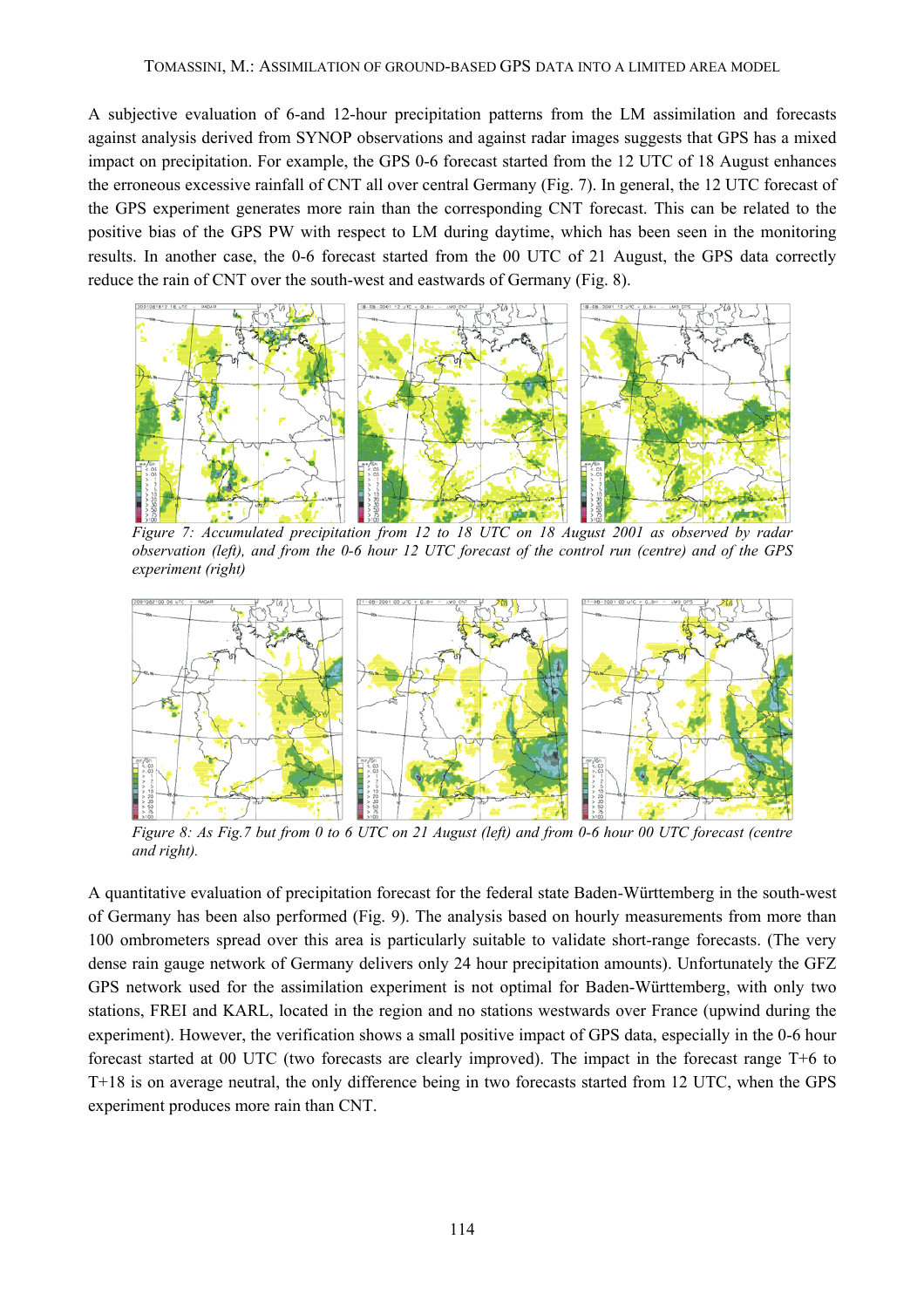

*Figure 9: Precipitation verification for Baden-Württemberg: mean precipitation for the area observed (blue), forecasted by the GPS experiment (red), and by the control experiment (green).*

### **5. Conclusions**

The results of monitoring the GPS data processed by GFZ indicate that their quality is acceptable for data assimilation purposes. An interesting finding is that sequences of hourly GPS data reveal a diurnal cycle not correctly captured by the model. Assimilation experiments have shown that the model PW is relaxed towards the GPS PW successfully during the assimilation period and that the impact of the data is positive in the first forecast hours and neutral afterwards. The impact on the precipitation forecast is, however, mixed. The GPS experiment tends to produce excessive rainfall during daytime, a problem which has been related to the higher moisture content of the data versus LM. Further work has to be dedicated to the tuning of the PW nudging, in particular to improve the overall impact of GPS on precipitation. A new impact study will be